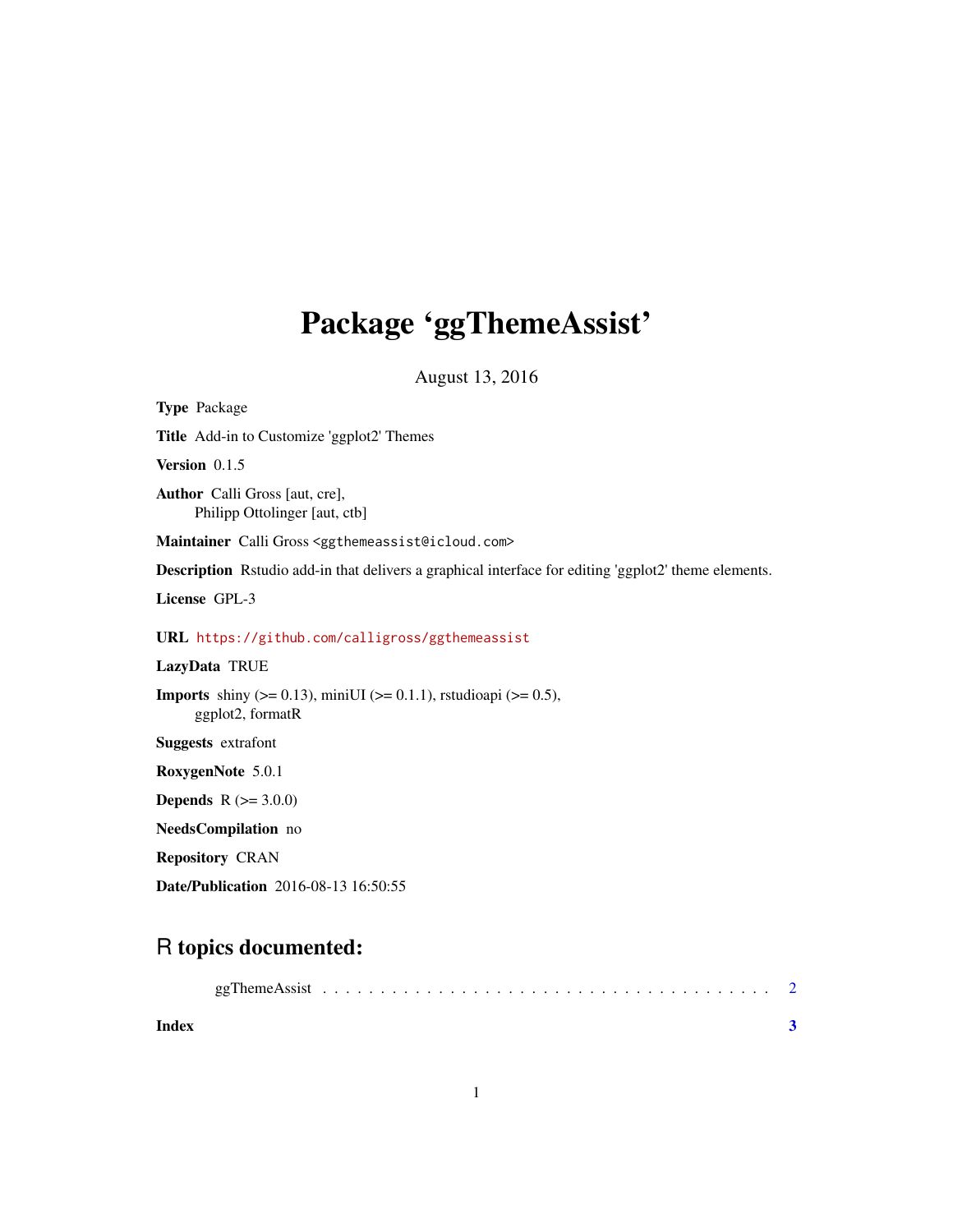<span id="page-1-0"></span>ggThemeAssist *RStudio Addins*

#### Description

Addin to help style your ggplot2 themes

ggThemeAssist is a RStudio-Addin that delivers a graphical interface for editing ggplot2 theme elements.

#### Usage

ggThemeAssistGadget(plot)

#### Arguments

plot A ggplot2 plot object to manipulate its theme.

#### Details

To run the addin, either highlight a ggplot2-object in your current script and select ggThemeAssist from the Addins-menu within RStudio, or run ggThemeAssistGadget(plot) with a ggplot2 object as the parameter. After editing themes and terminating the addin, a character string containing the desired changes is inserted in your current script.

#### Value

ggThemeAssist returns a character vector.

#### Examples

```
## Not run:
# example for ggThemeAssist command line usage.
library(ggplot2)
gg \leq - ggplot(mtcars, aes(x = hp, y = mpg, colour = as.factor(cyl))) + geom-point()ggThemeAssistGadget(gg)
```
## End(Not run)